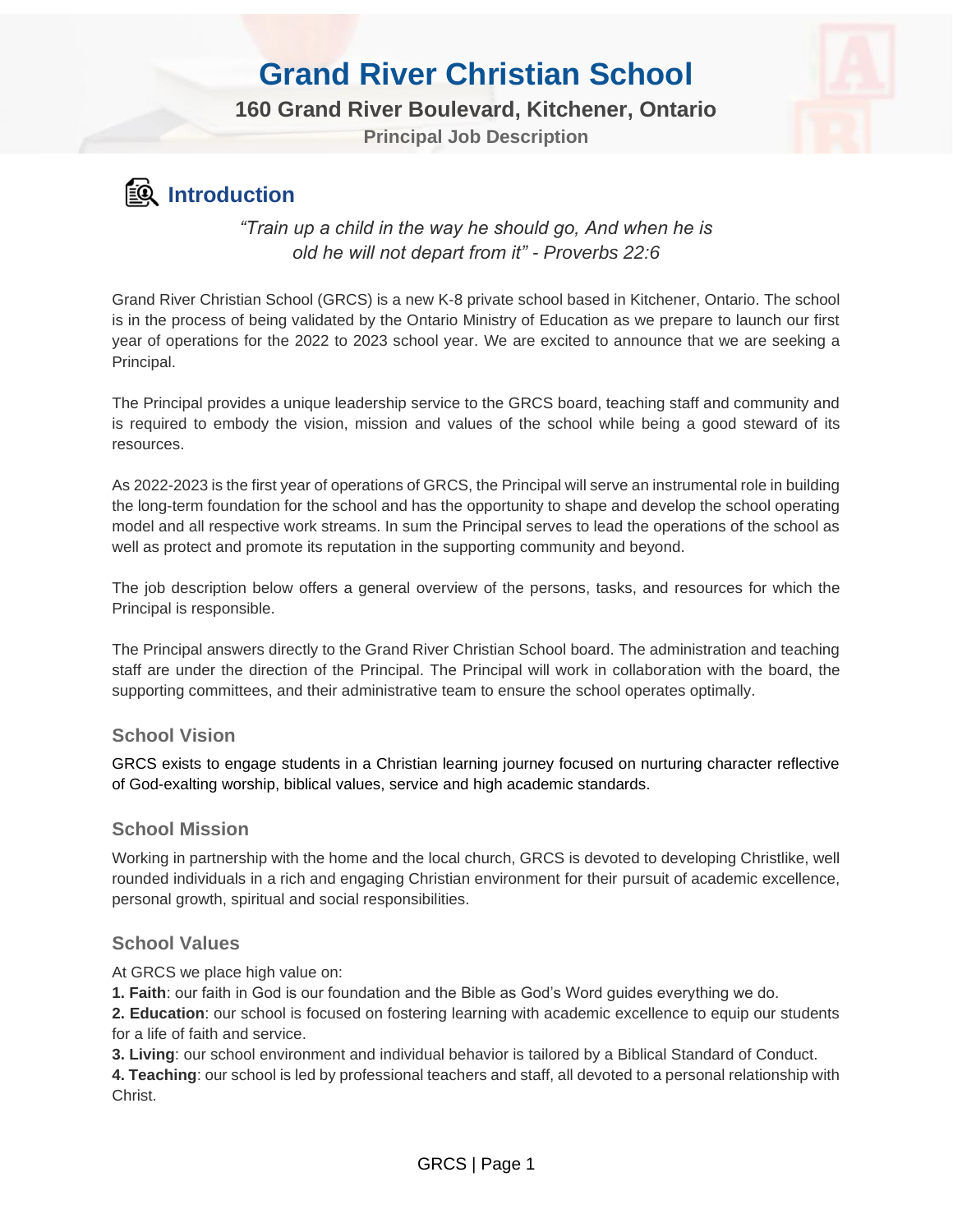### **160 Grand River Boulevard, Kitchener, Ontario**

**Principal Job Description**



### **Important Details**

**Position Type:** Full Time, Permanent **Job Location:** Kitchener, Ontario, Canada **Schedule:** Monday to Friday **Education Delivery Model:** In Person **Start Date:** Flexible, ideally in April 2022

## **Key Responsibilities and Duties**

The duties of the principal are focused on, but not limited to four main areas of the GRCS operations: Spiritual, Academic, Administrative and Community.

### **Spiritual Responsibilities**

The Principal leads the school on a day-to-day basis and must lead first, and foremost, spiritually. This includes but is not limited to the following duties:

- Be an active member of a local Evangelical Christian Church demonstrating a vibrant relationship with Jesus Christ with a deep passion to live out the Bible;
- Work with the GRCS Chair and Senior Pastor of the Kitchener Romanian Pentecostal Church of God to shepherd all members of the GRPS student body and teaching staff and provide servantleadership spiritually and academically;
- Develop a sound program for the spiritual and academic growth of the faculty through in-service, conferences and orientation workshops;
- Subscribing to and promoting the school's Statement of Faith;
- Encouraging and cultivating a vision for Christian education for the entire school community;
- Promoting the devotional activities of staff and students; and
- Challenging and assisting the staff in the integration of faith and learning.

#### **Academic Responsibilities**

Under the mandate to offer excellent education quality with a Christian worldview, the Principal plays a key role in developing and leading the academic side of GRCS. This includes but is not limited to the following tasks:

- Oversee the evaluation and development of all curriculum and books in consultation with and the support of the GRCS Board of Directors; This also includes the co-curricular activities;
- Set and achieve sound educational and academic goals;
- Ensure that the school is well equipped and well supplied with teaching materials, supplies and resources as finances allow;
- Utilize the resources and participate appropriately with organizations such as ACSI to keep abreast of current, major trends in education in general and Christ-centered education in particular;
- File all required paperwork with the Ontario government such as periodic updates to ONSis, etc.
- Oversee all achievement and standardized testing with the GRCS Board of Directors;
- Ensure student records and transcripts are adequate, accurate and administered legally with the assistance of the office staff; and
- At least for the first year of operations, the Principal will form a key part of the teaching staff and teach a subset or component of a subject.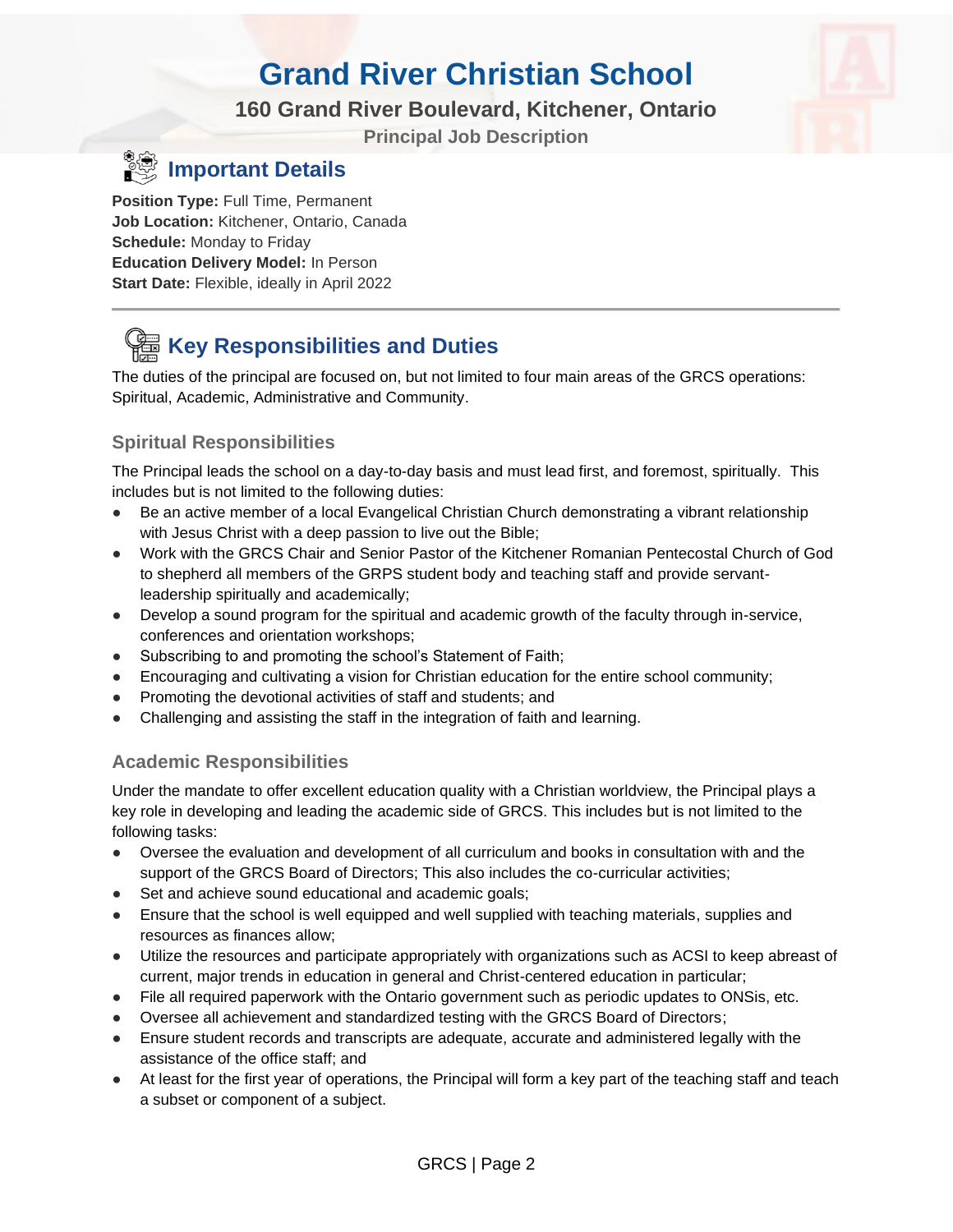### **160 Grand River Boulevard, Kitchener, Ontario**

**Principal Job Description**

#### **Administrative Responsibilities**

The Principal is responsible for the efficient management of the affairs of the school which includes but is not limited to the following duties:

- Implementing Board policies to achieve the school's stated mission and vision;
- The Principal must also develop an effective working relationship with the Board of Directors by:
	- Joining the Board in the implementation of the school's mission, vision and values;
	- Implementing Board decisions within the context of administrative responsibilities;
	- Reporting to, advising and consulting the Board and appropriate Committees on educational matters and shaping policies to improve the operation of the school as necessary;
	- Providing the Board and its Committees with requested information;
	- Providing input to the Board Finance Committee for the development of the annual operating budget Recommending and monitoring the spending of the annual education portion of the budget and ensuring the timely purchase of educational materials and supplies;
- The Principal is responsible to lead all school staff and plays a critical role in the management of human resources:
	- Along with the Board of Directors, participate in the hiring of teachers for GRCS;
	- Actively manage the human resources required for the efficient operation of the school, including the development and management of substitute teaching resources;
	- Along with the GRCS Board, develop and lead the teacher performance evaluations model and lead such evaluations on a periodic basis;
	- Promote and encourage the professional and academic growth of staff through staff meetings, inservice training and personal contact;
	- Take an active role in the selection, planning, and implementation of professional development activities for the staff;
	- Keeping the Board abreast of employees not meeting their contractual agreement;
- Following the legal requirements for Ontario private schools and staying abreast of legal requirements and trends:
- Notifying the Board of Directors and appropriate personnel and agencies immediately when there is evidence of any concerning situations, as required by Ontario law and/or GRCS operating policies;
- Overseeing the creation and maintenance of student records according to state regulations;
- Ensuring that the school office operates in an efficient and professional manner;
- Overseeing the development of the annual calendar, various schedules and handbooks;
- Overseeing an effective inventory system for all school supplies, materials and equipment;
- Oversee the re-enrolment and enrolment drive annually and make the final admission decisions;
- Regulate and enforce discipline, ensuring the maintenance of up to date and accurate records of student behavioral incidents and communication with parents;
- Address parents' concerns and set up meetings with faculty as required;
- Enforcing the dress code and lifestyles policies so as to assure a school environment compliant with the vision, mission and values of GRCS;
- Evaluating and managing effective and clear procedures for daily operations consistent with the vision, mission and values of the school including instructional programs, extracurricular activities, discipline systems to ensure a safe and orderly climate, building maintenance, health and emergency procedures compliant with all GRCS Board of Directors policies, laws and civil regulations;
- Reporting any building deficiencies or problems to the Board of Directors; and
- Establishing schedules and procedures for the supervision of students in non-classroom areas (including before and after school).